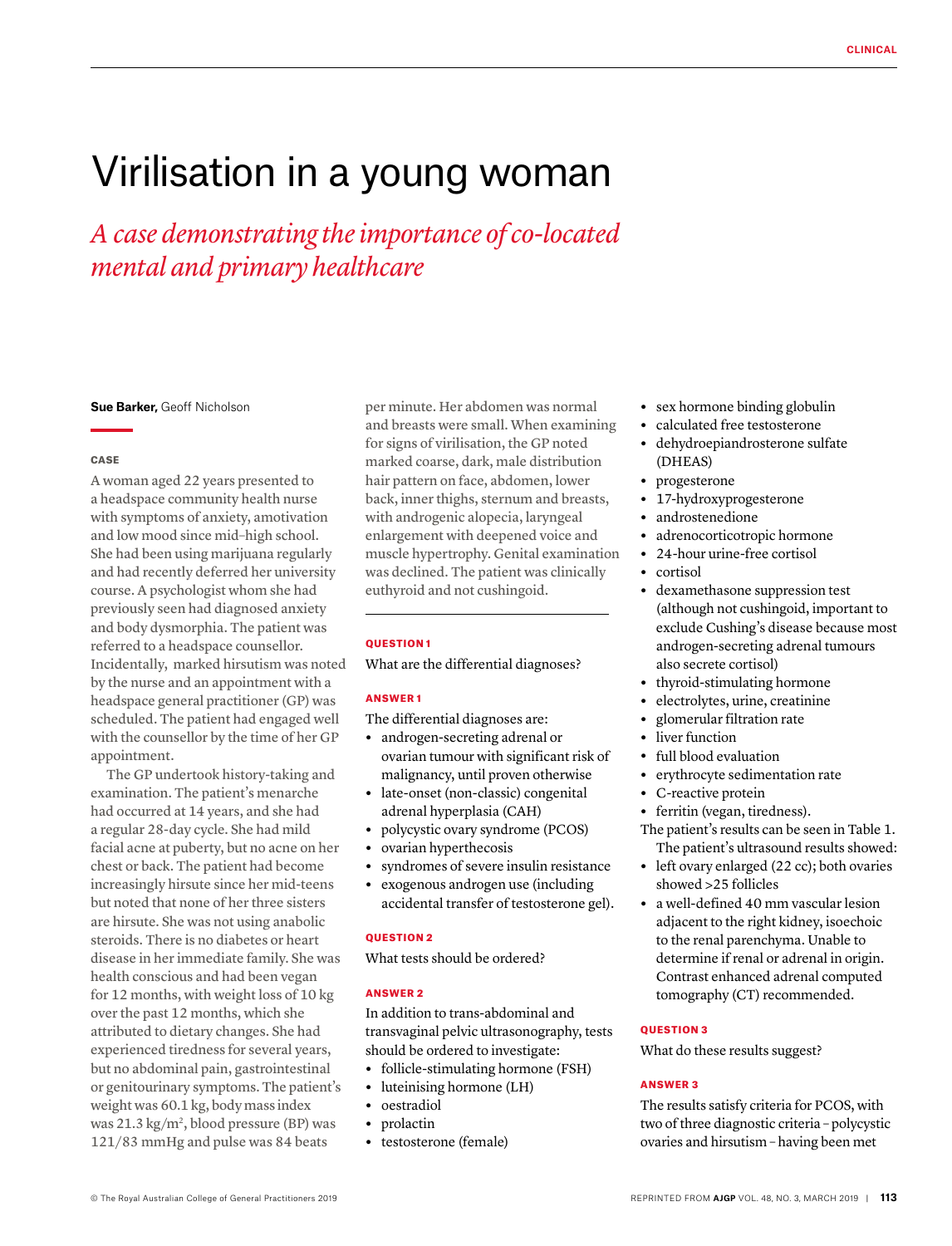(oligomenorrhoea is the third criterion). However, the patient was virilised, which does not occur in primary PCOS; this means she has PCOS secondary to virilisation.1 Polycystic ovaries occur in many of the causes of virilisation, including non-classic CAH.

Non-suppressed FSH and LH suggest no exogenous androgen.

High testosterone (>5 nmol/L), particularly DHEAS, is consistent with an androgen-secreting adrenal neoplasm. Absence of cushingoid phenotype, together with normal overnight dexamethasone suppression test and 24-hour urine cortisol, excluded excess glucocorticoid secretion. Normal BP and plasma potassium are inconsistent with excess aldosterone secretion.

Therefore, this is a pure androgen secreting adrenal tumour (PASAT), which is rare. In one series, 21 out of 430 (4.9%) of primary adrenocortical tumours were PASAT, of which 47.6% were malignant.<sup>2</sup>

## CASE CONTINUED

Results were discussed with the patient, and it was decided that further imaging would be arranged by an endocrinologist.

Contrast-enhanced CT of abdomen and pelvis showed a 40 mm right adrenal mass with characteristics suggestive of adenoma, but unable to exclude carcinoma (Figure 1). Magnetic resonance imaging was likewise inconclusive.

The patient was referred to a surgeon and underwent successful laparoscopic right adrenalectomy. Following surgery, androgens reduced dramatically. Three weeks post-surgery, testosterone was 2 nmol/L, DHEAS was 11.8µmol/L and androstenedione was 14.1 nmol/L.

Histology showed a 51 mm 'oncocytic adrenocortical tumour with uncertain malignant potential'. Second opinion on histology concurred.

No adjunct treatment was deemed necessary and, due to uncertain long-term malignant potential, specialist monitoring was advised.

Eight months post-surgery, testosterone of 1.7 nmol/L (reference range 0.4–2.1 nmol/L)

and androstenedione of 8.9 nmol/L (reference range 1–12.9 nmol/L) were both normal. DHEAS was mildly elevated at 14.6 µmol/L (reference range 1.0–11.7 µmol/L).

Physical symptoms of virilisation had decreased, anxiety subsided, drug use ceased and the patient had successfully returned to her studies.

## **Key points**

- **•** Until proven otherwise, a female with secondary virilisation has an ovarian or adrenal tumour, which is quite likely malignant. Timely investigation is essential.
- **•** PCOS can be secondary. Extreme androgenisation is inconsistent with primary PCOS. In PCOS cases with hirsutism or andogenic alopecia, serum testosterone >5 nmol/L requires exclusion of virilising tumour or enzyme deficiency.3
- **•** Emotional wellbeing is associated with physical health, and visa versa. While this unusual case demonstrates the importance of easy access to primary care, GPs often have a role to play in the context of youth mental health. Having primary care onsite allowing easy in-service referral is particularly important at services such as headspace.

| <b>Table 1. Results</b>                                                  |                                               |
|--------------------------------------------------------------------------|-----------------------------------------------|
| <b>Investigation</b>                                                     | Result                                        |
| Follicle-stimulating hormone                                             | 12.7 IU/L                                     |
| Luteinising hormone                                                      | 38 IU/L                                       |
| Prolactin                                                                | 210 mIU/L (reference range 59-619 mIU/L)      |
| Testosterone (female)                                                    | 6.2 nmol/L (reference range 0.2-1.8 nmol/L)   |
| Calculated free testosterone                                             | 114 pmol/L (reference range 13-39 pmol/L)     |
| Dehydroepiandrosterone sulfate                                           | 47.1 µmol/L (reference range 1.0-11.7 µmol/L) |
| Sex hormone binding globulin                                             | 26 nmol/L (reference range 28-146 nmol/L)     |
| Androstenedione                                                          | 18.7 nmol/L (reference range 1.0-12.9 nmol/L) |
| Oestradiol                                                               | 199 pmol/L                                    |
| Progesterone                                                             | 13 nmol/L                                     |
| 17-hydroxyprogesterone, early am                                         | 6.1 nmol/L (reference range <8.0 nmol/L)      |
| Adrenocorticotropic hormone                                              | 46 pg/ml (reference range <46 pg/ml)          |
| Cortisol am                                                              | 484 nmol/L (reference range 119-618 nmol/L)   |
| 24-hour urine-free cortisol                                              | Normal                                        |
| Dexamethasone suppression test                                           | Normal                                        |
| Thyroid-stimulating hormone                                              | 0.580 mU/L (reference range 0.30-4.00 mU/L)   |
| Electrolytes, urine, creatinine; estimated<br>glomerular filtration rate | Normal                                        |
| Liver function tests                                                     | Normal                                        |
| Full blood evaluation                                                    | Normal                                        |
| Erythrocyte sedimentation rate                                           | 2 mm/hr                                       |
| C-reactive protein                                                       | $<$ 2.9 mg/L                                  |
| Ferritin                                                                 | Normal                                        |
|                                                                          |                                               |